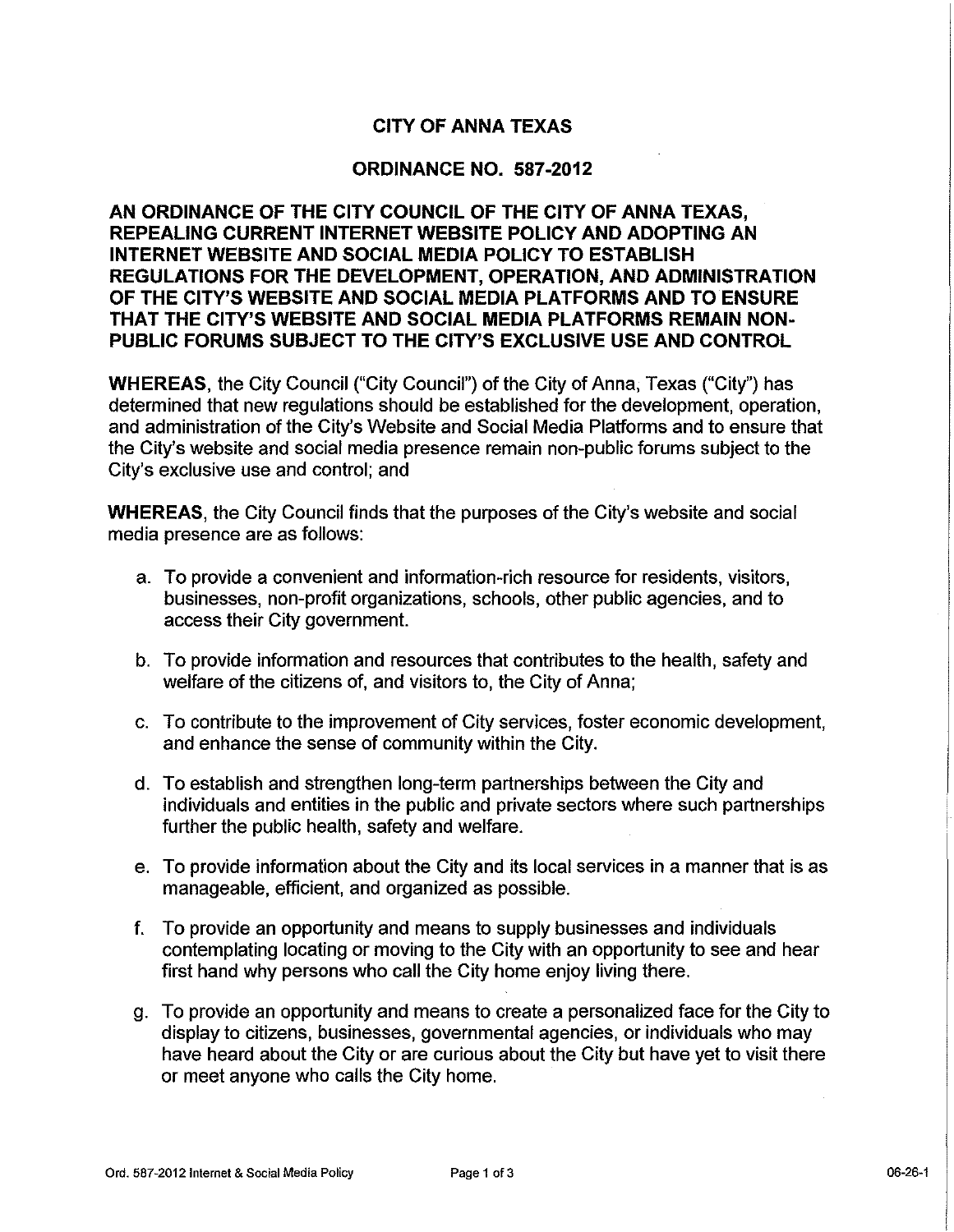- h. To provide a visual repository of personalized observations of the City's history, present-day community life and business environment.
- i. To encourage and generate civil pride and foster a sense of community among its residents.
- j. To provide a readily available image and/or video pool of real-world spokespersons for City marketing and recruitment materials and purposes.
- k. To create awareness of and reinforce the City's unique municipal brand; and

**WHEREAS,** the City Council has determined that it is in the best interest of the City and its citizens to adopt the Internet Website and Social Media Policy attached hereto as Exhibit A, which is incorporated herein by reference for all purposes.

# **NOW THEREFORE, BE IT ORDAINED BY THE CITY COUNCIL OF THE CITY OF ANNA, TEXAS, THAT:**

## **Section 1. Recitals Incorporated.**

The determinations, findings and recitals above are incorporated herein as if set forth in full for all purposes.

## **Section 2. Repeal of Policy and Adoption of New Policy.**

City of Anna Ordinance No. 427-2009 is hereby appealed in its entirety. The City Council hereby adopts the policy attached to this ordinance as Exhibit "A" and incorporates same herein by reference to be the City of Anna's Internet Website and Social Media Policy.

#### **Section 3. Severability.**

It is hereby declared to be the intention of the City, that sections, paragraphs, clauses, and phrases of this ordinance are severable, and if any section, paragraph, clause or phrase of this ordinance shall be declared unconstitutional or illegal by the valid judgment or decree of any court of competent jurisdiction, such unconstitutionality or illegality shall not affect any of the remaining phrases, clauses, sentences, paragraphs or sections of this ordinance since the same would have been enacted by the City without the incorporation in this ordinance of any such unconstitutional or illegal section, paragraph, clause or phrase.

#### **Section 4. Passage.**

This ordinance shall be in full force and effect from and after the date of its passage.

PASSED AND APPROVED by the City Council of the City of Anna, Texas this the 26th day of June, 2012.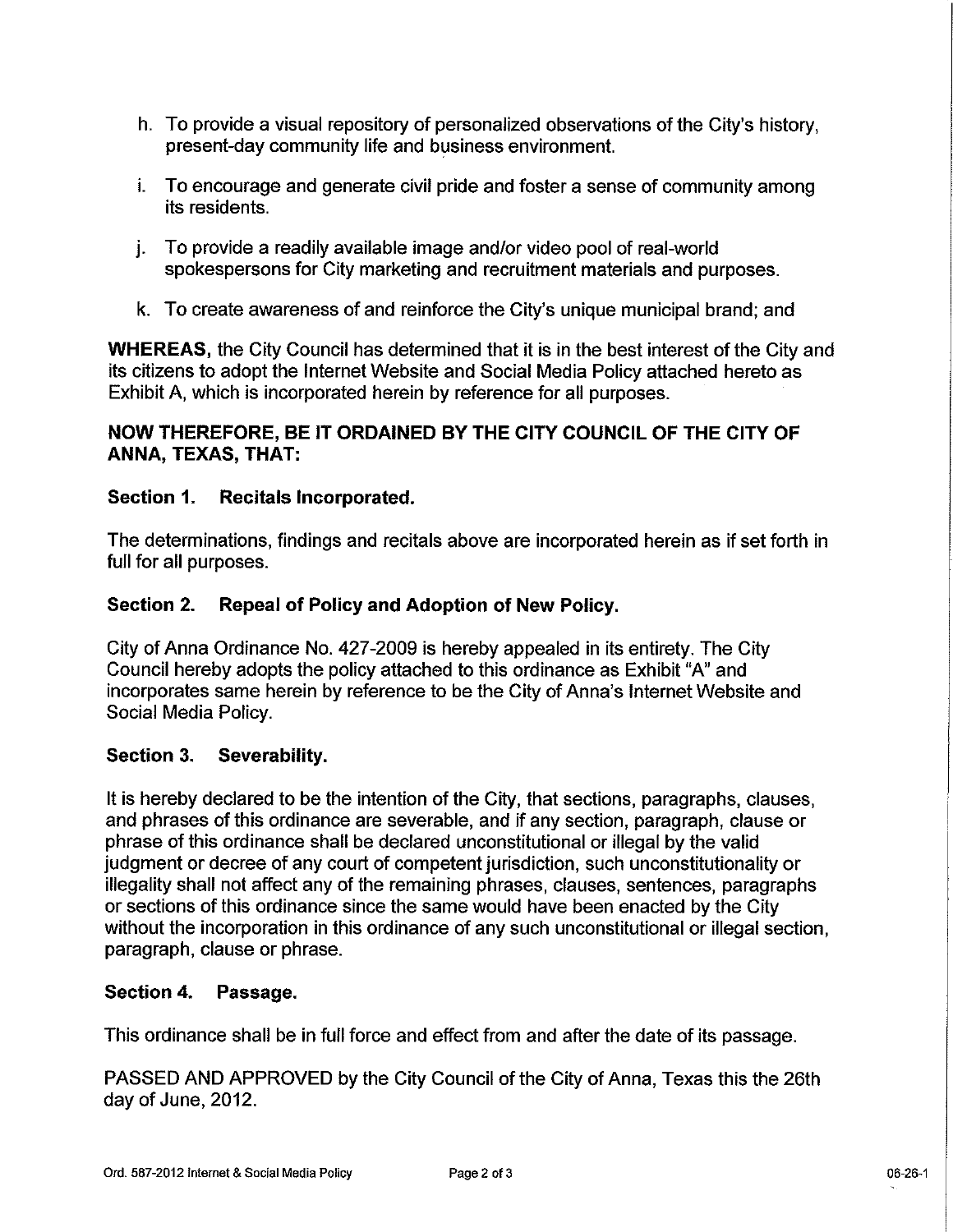**ATTESTED:** 

APPROVED:

Secretary, Natha Wilkison City

Mayor, Mike Crist

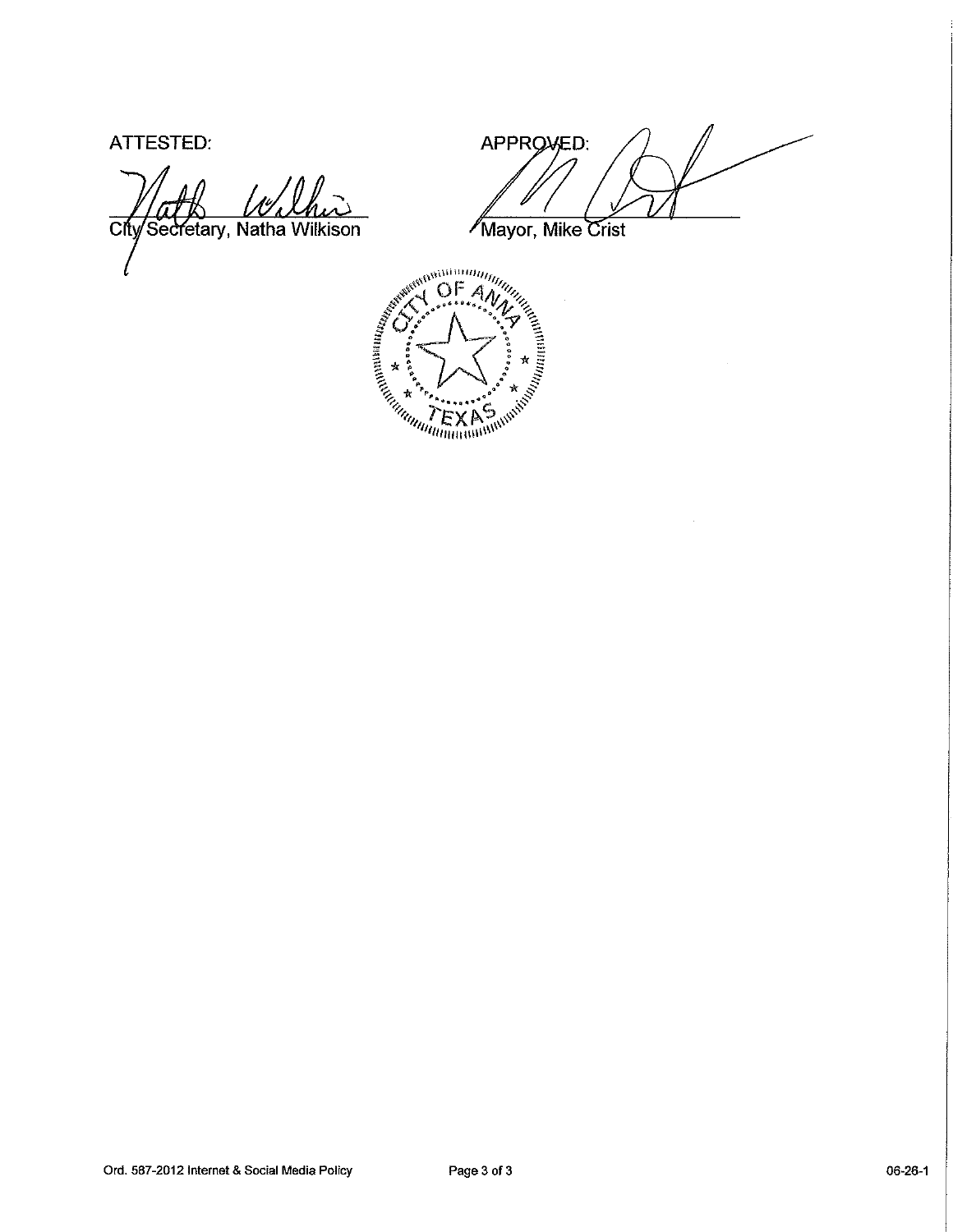# **EXHIBIT "A"**

#### **CITY OF ANNA INTERNET WEBSITE AND SOCIAL MEDIA POLICY**

#### **1. Purpose.**

The purpose of the City of Anna Internet Website and Social Media Policy ("Policy") is to establish regulations for the development, operation, and administration of the City Website and Social Media Presence(s) (collectively, "Programs"), and to ensure that these Programs remain as non-public forums subject to the City's exclusive use and control. The purposes of the City's website are as follows:

- **a.** To provide a convenient and information-rich resource regarding the City for residents, visitors, businesses, non-profit organizations, schools, and other public agencies.
- **b.** To provide information and resources that contributes to the health, safety, and welfare of the citizens of, and visitors to, the City of Anna.
- c. To contribute to the improvement of City services, foster economic development, and enhance the sense of community within the City.
- **d.** To establish and strengthen long-term partnerships between the City and individuals and entities in the public and private sectors where such partnerships further the public health, safety, and welfare.
- e. To provide information about the City and local services in a manner that is as manageable, efficient, and organized as possible.
- **f.** To provide an opportunity and means to supply businesses and individuals contemplating locating or moving to the City with an opportunity to see and hear firsthand why persons who call the City home enjoy living and/or working here.
- **g.** To provide an opportunity and means to create a personalized face for the City to display to citizens, businesses, governmental agencies, or individuals who may have heard about the City or are curious about the City but have yet to visit or meet anyone who calls the City home.
- **h.** To provide a visual repository of personalized observations of the City's history, present-day community life and business environment.
- i. To encourage and help generate civic pride and foster a sense of community among the City's residents.
- **j.** To provide a readily available image and/or video pool of real-world spokespersons for City marketing and recruitment materials and purposes.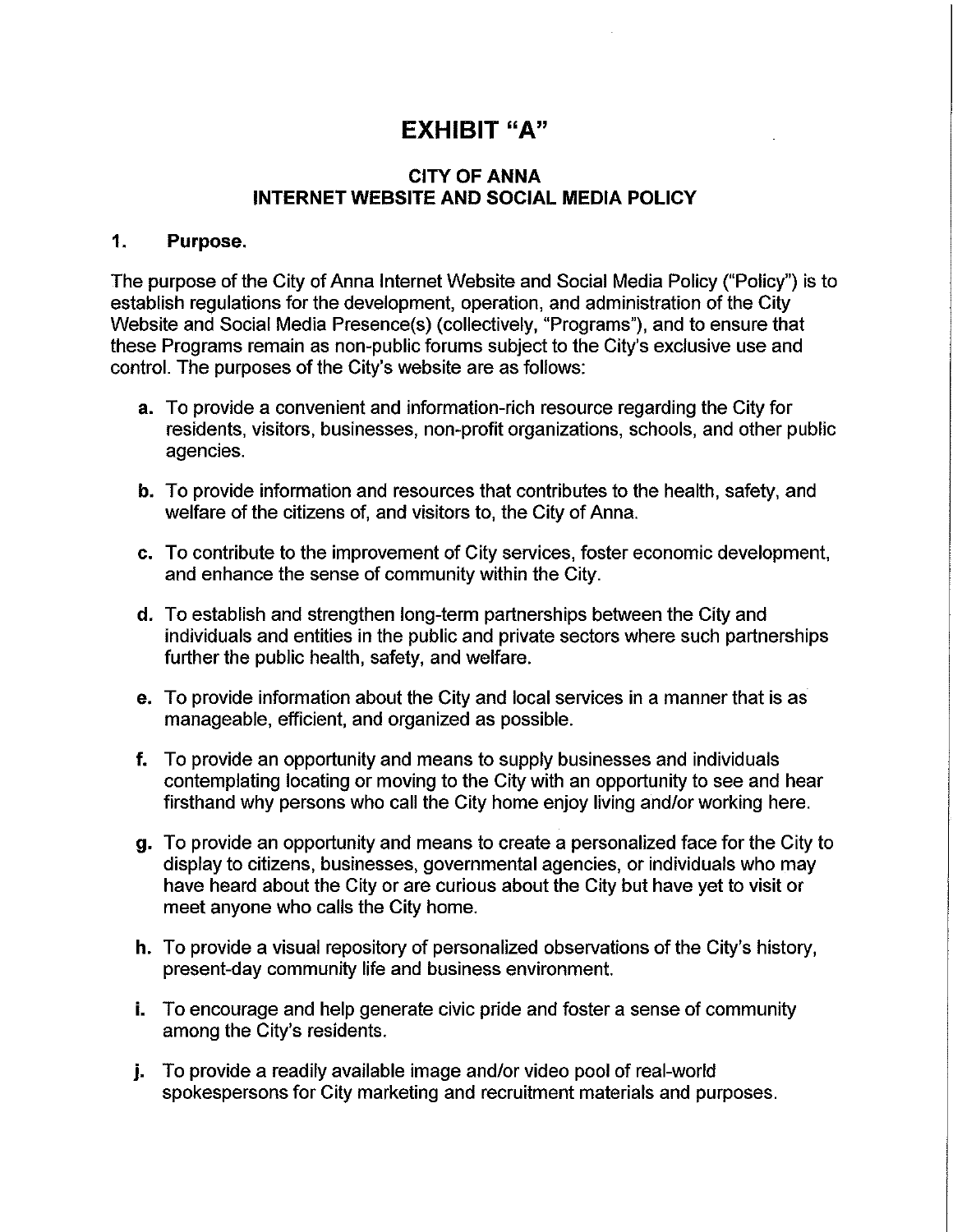- **k.** To create awareness of and reinforce the City's unique municipal brand.
- I. To provide a convenient means by which the City can transmit information to the public at large.
- **m.** To establish awareness of and reinforce the City's unique municipal brand within various and increasingly prevalent communication platforms.
- **n.** To establish an additional mechanism by which the City can disseminate important information to the public during emergency situations.
- o. To complement and increase awareness of the City's website.

## **2. Policy.**

The City shall operate and maintain the City Website and engage in use of Social Media Platforms as provided in this Policy.

## **3. Definitions.**

The following definitions shall apply to this Policy:

- a. "City Website" means the official City Website available at www.annatexas.gov., and any additional domain name(s) that the City acquires for official City use.
- **b.** "External Website" means a website maintained by a third party, and not by the City.
- c. "External Link" is a hyperlink from the City Website or City Social Media content to an External Website.
- **d.** "Security Measures" means practices for protection of physical configuration and environment, software, information-handling processes, and User practices.
- e. "User" or "Users" means an individual or individuals who access the City webpage through the Internet or who access City information provided through any Social Media Platform.
- **f.** "Social Media" means the various electronic communication systems established for the purposes of mass communications and/or social networking, including the third-party services of Twitter, Linkedln, Facebook, and MySpace.
- g. "Social Media Account" and "Social Media Presence" means and includes the electronic data, user profile, login, or other similar means of controlled access and designations of content authorship, which are associated with an individual or entity in order to facilitate the use of a Social Media Platform, website, computer software, mobile telephonic device application, or other interface mechanism for mass communication.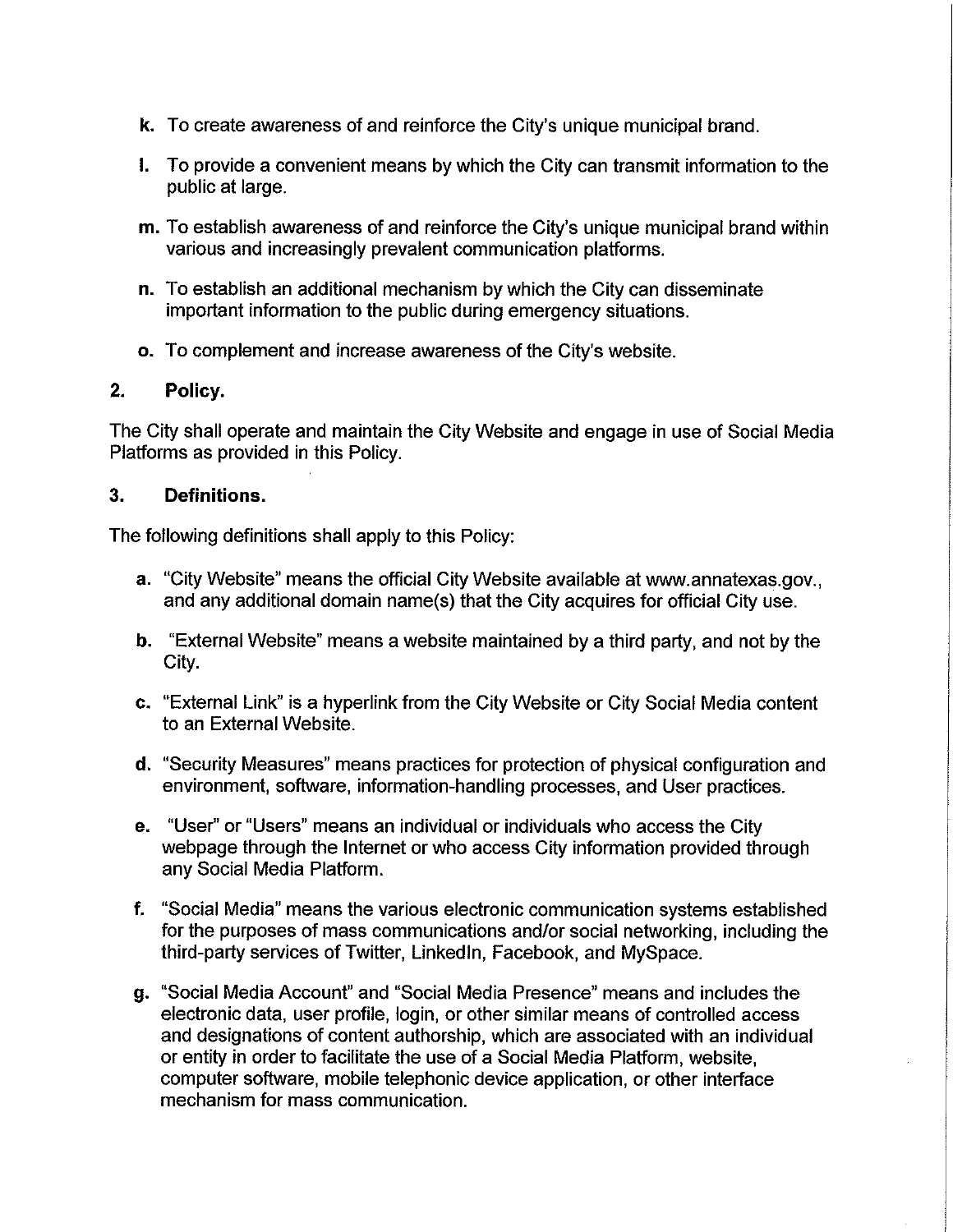- **h.** "Social Media Platform", "Social Media Software", "Social Websites", and "Mass Communication Platforms" all mean the websites, internet services, computer software, mobile telephonic device applications, and other electronic interface mechanisms used to access and interface with Social Media, and includes both those interfaces which are or may be owned by the City and those which are owned and/or operated by any third party.
- **i.** "Social Link" means any reference, group association, External Link, or other social networking connection (including but not limited to "friends lists", "circles", "follows", "networks", "likes/dislikes" etc.) that is accomplished by some method within the control of a Social Media account holder.

#### 4. **Emergency Service Requests**

Requests for emergency services, such as those seeking assistance from police, firefighting, or EMS/ambulance services should NOT be directed to the City Website or any City Social Media Presence. Persons needing immediate help should contact 9-1-1 or request such emergency services by some other recognized and reliable method.

#### **5. Non-Public Forum Status.**

The City Website and any Social Media account established by the City are nonpublic forums. While the City encourages the public to use these mechanisms to access information and resources, the City expressly reserves the right to impose certain restrictions on the use of the City's Website and its Social Media Accounts. The City Website is reserved for the exclusive control of the City for the purposes of one-way communication to Users of the City Website. Neither the City Website, nor any Social Media Platform associated with an authorized City Social Media Account, shall be used to facilitate a general debate, public discourse or the free exchange of ideas; all of these services are restricted to only those users authorized by the City.

# **6. Authority of City Manager.**

- a. The City Manager or his or her designee shall have the sole authority and responsibility for the implementation of this Policy. The City Manager may also make interpretations on issues that are not clearly articulated or not included in this Policy, so long as the City Manager's discretion is exercised in a manner consistent with the stated purposes of this Policy.
- **b.** Only the City Manager, or the City Manager's authorized designee, shall be authorized to perform any of the following functions:
	- i. create, establish, register, or otherwise initiate any Social Media Account on behalf of the City or which appears to be established by the City, or to use any Social Media Platform in such fashion;
	- ii. modify the content of any City Social Media Account;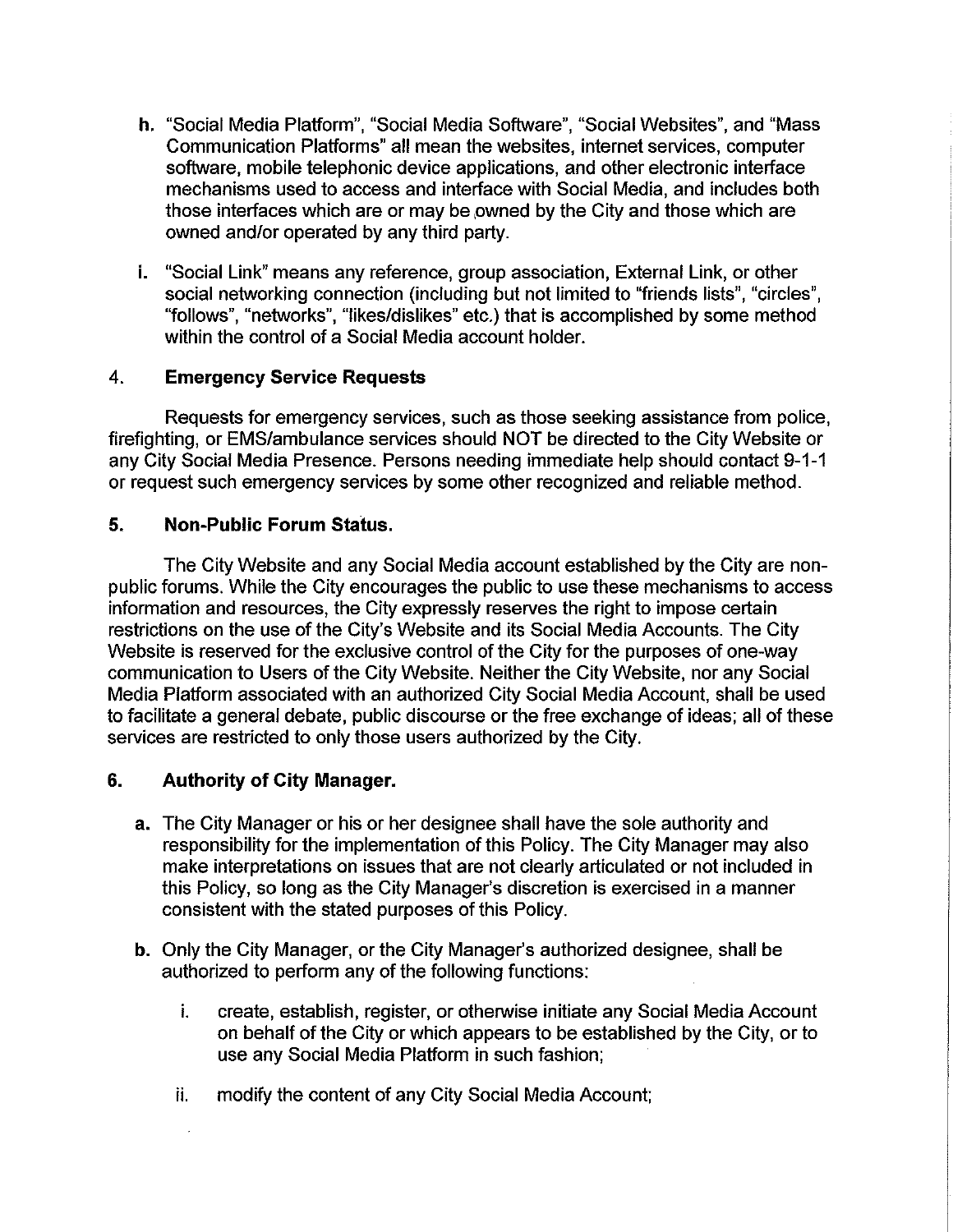- iii. to set, remove, or otherwise modify any User-controlled settings associated with a City-associated Social Media Account;
- iv. publish any information on a Social Media Platform on the City's behalf, or in any fashion which could be attributable to the City;
- v. create, destroy, or modify a Social Link to the Social Media Account of any other person or entity;
- vi. use any function of a Social Media Platform which states (or implies) an opinion or position held by the City regarding any person or entity; or
- vii. modify the City Website or any City Social Media Platform.
- c. This Policy will be posted on the City Website for review by the public at any time. If technologically feasible, any Social Media Account established by the City will include a copy of this Policy or a link to this Policy published on the City Website.
- d. Questions or comments regarding any subjects or issues addressed in this Policy may be directed to:

City of Anna Attn: City Manager P.O. Box776 Anna, TX 75409

- **7. Privacy.** 
	- a. The City is sensitive to the privacy interests of the Users of the City Website and that of Users accessing any City Social Media Platform and believes that the protection of those interests is important. The City's goal in collecting personal information online is to provide the User with the most personalized and effective service possible. By understanding the User's needs and preferences, the City may provide Users with improved service. The City strives to protect online personal information in the same manner that the City protects citizen and business information obtained through other means. The following information explains the City's policy regarding any personal information supplied when using the City Website or accessing City Social Media content.
	- **b.** City Website Privacy Policy: When you visit the City of Anna Website, we use automated tools to log information about each visit. We process this information in the aggregate to determine site performance issues, such as popular pages, most frequently downloaded forms, and other site performance characteristics. This information does not identify you personally. We do not track or record information about individuals and their visits.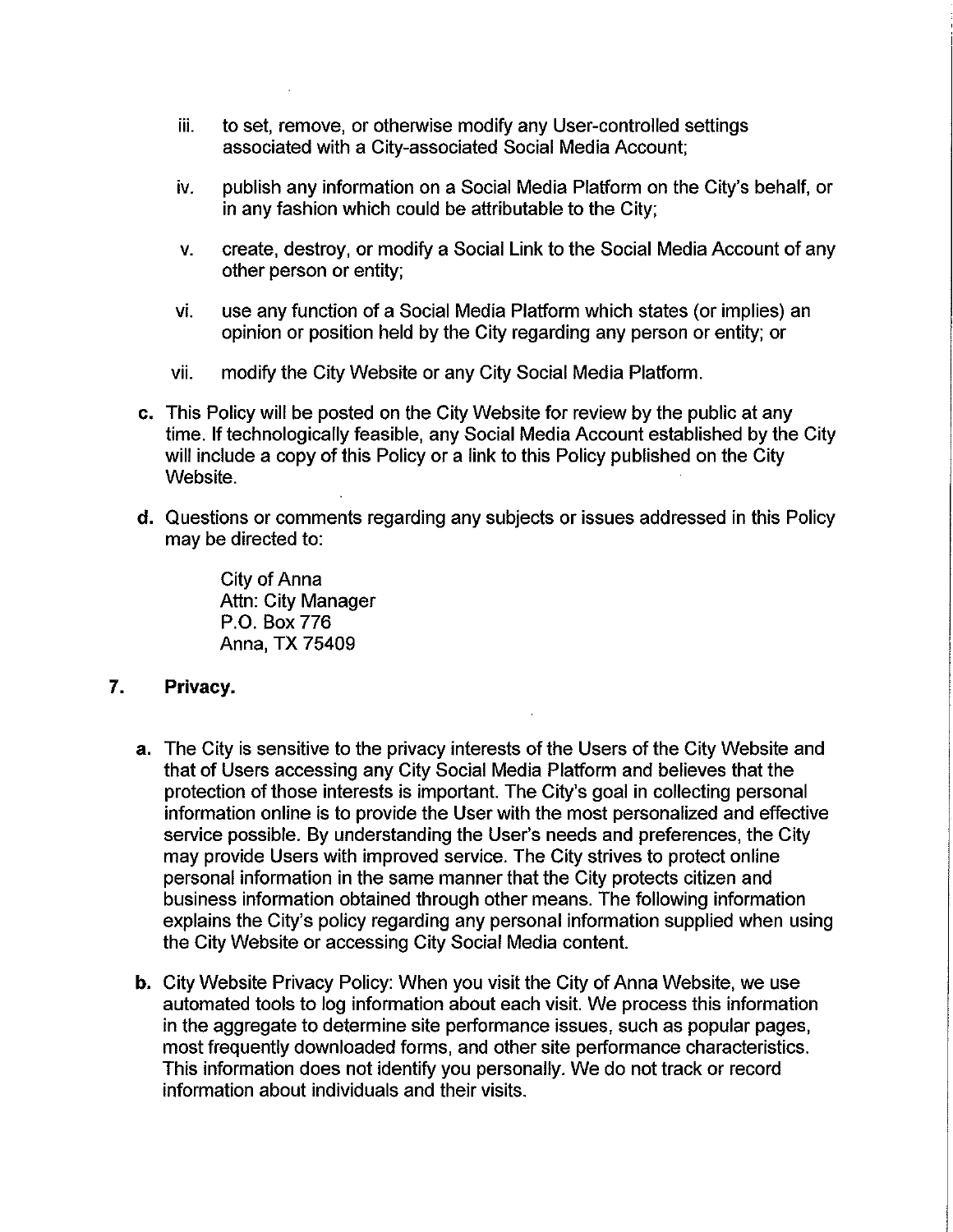- c. Social Media Privacy Policy: By their nature, Social Media Platforms are accessible by a vast number of persons and entities over which the City has no control. We may use automated tools to log information about visitors to City Social Media Accounts and associated websites. We process this information in the aggregate to determine Social Media Platform issues, such as popular posts or messages, links established with Social Media Accounts, tracking information which originated from a City Social Media Account and is retransmitted by other parties, and other usage information. However, we cannot guarantee that the information available to the City or a third party through a particular Mass Communication Platform will not identify you personally. To determine whether or not personally identifiable information will be accessible to the City or a third party when interfacing with a City Social Media Account, you must refer to the privacy policies and terms of use applicable to each Social Media Platform. We will not track or record information about individuals and their visits, except to the extent required by law.
- d. Sensitive Communications: Visitors to the City Website, and those interacting with or accessing the City's Social Media Presences, are hereby notified that any information provided to the City by either means may not be maintained confidentially by the City. Information received by the City by any person through a Social Media Platform or the City Website may be later shared with third parties, particularly when such information is subject to disclosure under the Texas Public Information Act or other law. Any person wishing to communicate confidentially with the City or any City official, officer, or employee should first contact the City to determine the appropriate channel for such communication, prior to revealing any sensitive material that they do not wish shared with third parties. City employees are prohibited from using any City Social Media Account to transmit or otherwise allow access to any information to which the City employee has any special right or ability to access or any information which is maintained confidentially by the City.
- e. Disclaimer: While every effort is made to keep information provided over the internet accurate and up-to-date, the City of Anna does not certify the authenticity or accuracy of such information. No warranties express or implied, are provided for the content, records and/or mapping data herein, or for their use or interpretation by the User.
- f. The City of Anna, its elected officials, officers, employees, and agents assume no legal responsibilities for the information or accuracy contained in this data, including any action taken from reliance on any information contained herein and shall have no liability for any damages, losses, costs, or expenses, including, but not limited to attorney's fees, arising from the use or misuse of the information provided herein. The User's use thereof shall constitute an agreement by the User to release the City of Anna, its elected officials, officers, employees and agents from such liability.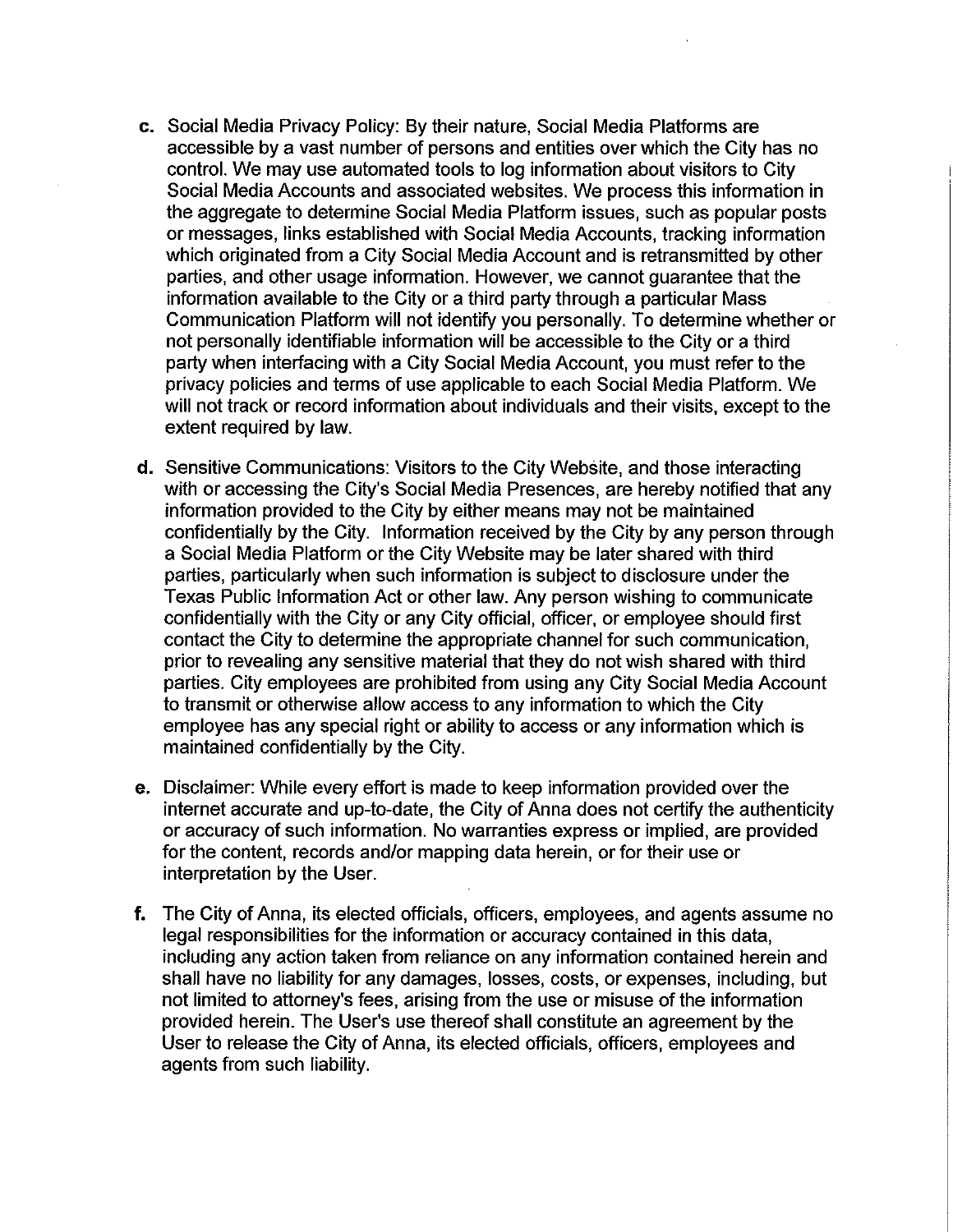**g.** By accessing the City Website or Social Media Presence and using any information therein, the User is stating that the above Disclaimer has been read and that he/she has full understanding and is in agreement with the contents.

## **8. Security.**

The City Website applies Security Measures to protect the loss, misuse and alteration of the information under the City's control. From time to time, Security Measures may be upgraded or otherwise modified to meet changing needs. While the City endeavors to keep secure all information it receives via the City Website, the City cannot guarantee the security of the information. The City may or may not have full control over Security Measures associated with its Social Media Accounts, and those Security Measures may be subject to control by fully independent service providers. While the City endeavors to keep secure all information it receives via Social Media, the City cannot guarantee the security of the information. Users should refer to the individual Social Media Platform's terms of use, privacy policy, and security policies for more information.

## **9. External Links and Social Links.**

- **a.** The City has a legitimate interest in limiting persons or organizations that might be linked to the City Website or be associated with the City's Social Media Presence(s). The City may exercise discretion to ensure that the links to these services are consistent with the purpose of this Policy, as set forth in Section 1. Neither the City Website nor the External Links listed on the City Website constitute a forum for expressive activity by members of the public. No City Social Media Account, City Social Media Presence, or any method of displaying information associated with a City Social Media Presence constitute a forum for expressive activity by members of the public; nor do the City's use or nonuse of Social Links constitute a forum for any expressive activity by members of the public. Information, Social Links, or External Links may be excluded from the City Website or City Social Media Presence where such additional material would create visual clutter, disorganization, or otherwise interfere, as determined at the sole discretion of the City, with the City's intended content.
- **b.** Each proposed External Link on the City Website or Social Link to a City Social Media Account shall be reviewed to determine its relevance and appropriateness to the purpose of the City Website or Social Media Presence. The City Manager or his or her designee shall review the merits of the proposed External Link or proposed Social Link based upon the stated purposes of this Policy, as set forth above in Section 1.e. A proposal for an External Link or proposed Social Link will not be denied based solely on the viewpoint espoused by the individual, entity, or the content of the External Website.
- c. The City Website and City Social Media Accounts will not provide External Links to websites or create Social Links with other persons or entities that: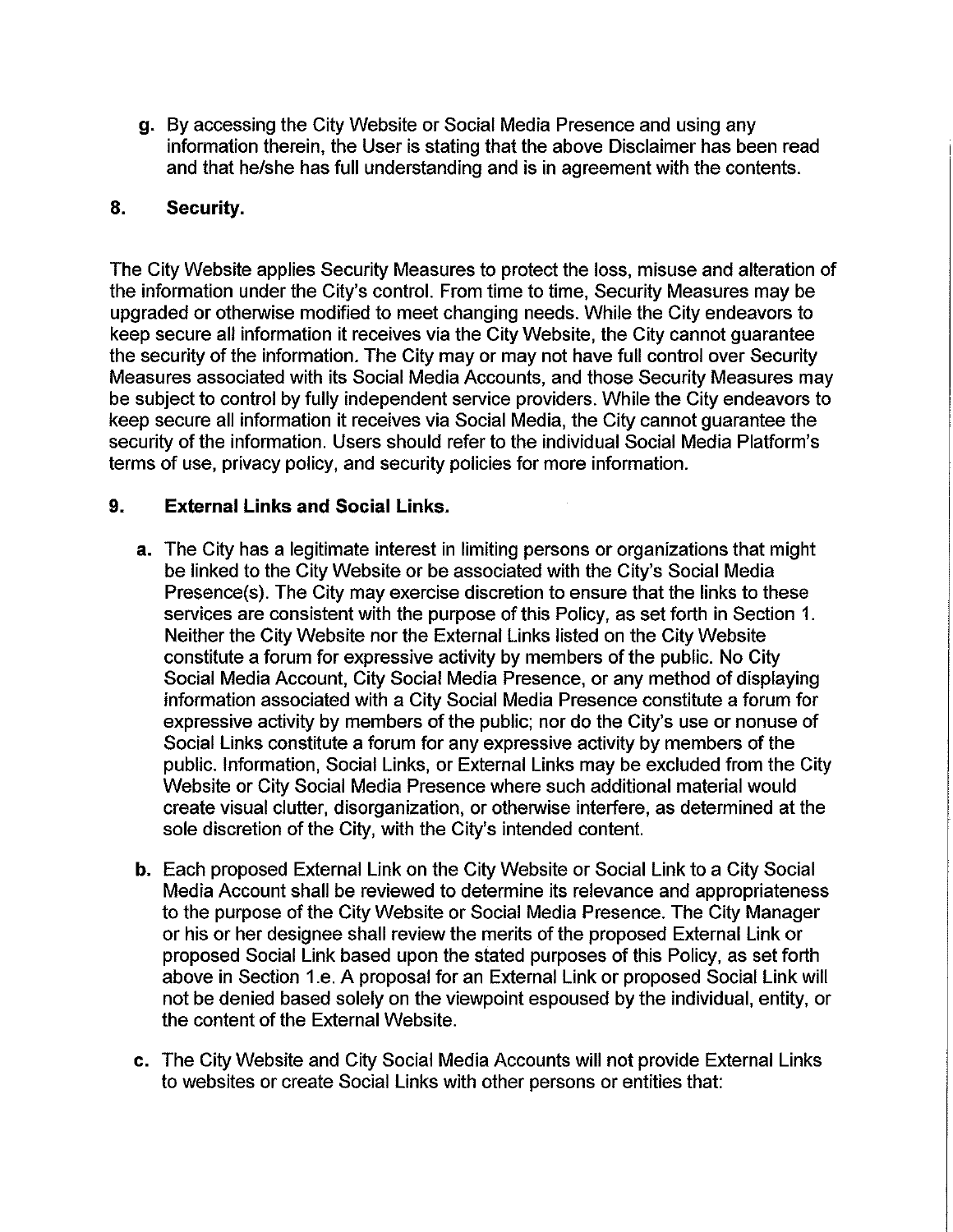- **i.** promote or exhibit hateful ideas or content, unlawful discrimination, obscenity, pornography, libel, or defamation;
- ii. have a primary purpose of furthering the agenda of a political organization or a candidate running for office (regardless of the political viewpoint), or defeating any candidate for elective office;
- **iii.** violate any of the City's equal opportunity policies or nondiscrimination policies;
- **iv.** consist of personal home pages operated by individuals; or
- v. are used in whole or part as a public forum to facilitate a general debate, public discourse, or the free exchange of ideas.
- **d.** The City may provide External Links or Social Links to certain private commercial sites that maintain and display government-related information which fulfills the purposes of the City Website as set forth in Section 1, and which is not generally available through a governmental agency due to the cost of compiling, maintaining and/or displaying such information. To support the cost of compilation and maintenance of this information, these private commercial sites may include advertising or promotional material in the information display. Accordingly, External Links or Social Links to such sites which contain this information, but also display commercial advertising or promotional material, may be included within the City Website or Social Media Presence when the City Manager or his or her designee has made a good faith determination that:
	- i. the City's independent replication of the information targeted for linkage is infeasible due to financial or other considerations;
	- **ii.** no non-commercial site provides the information targeted for linkage; and,
	- **iii.** the information targeted for linkage greatly enhances the usefulness of the City Social Media Presence or the City Website and services it provides.
- e. The City reserves the right to determine whether, how and where External Links and/or Social Links will appear on the City Website.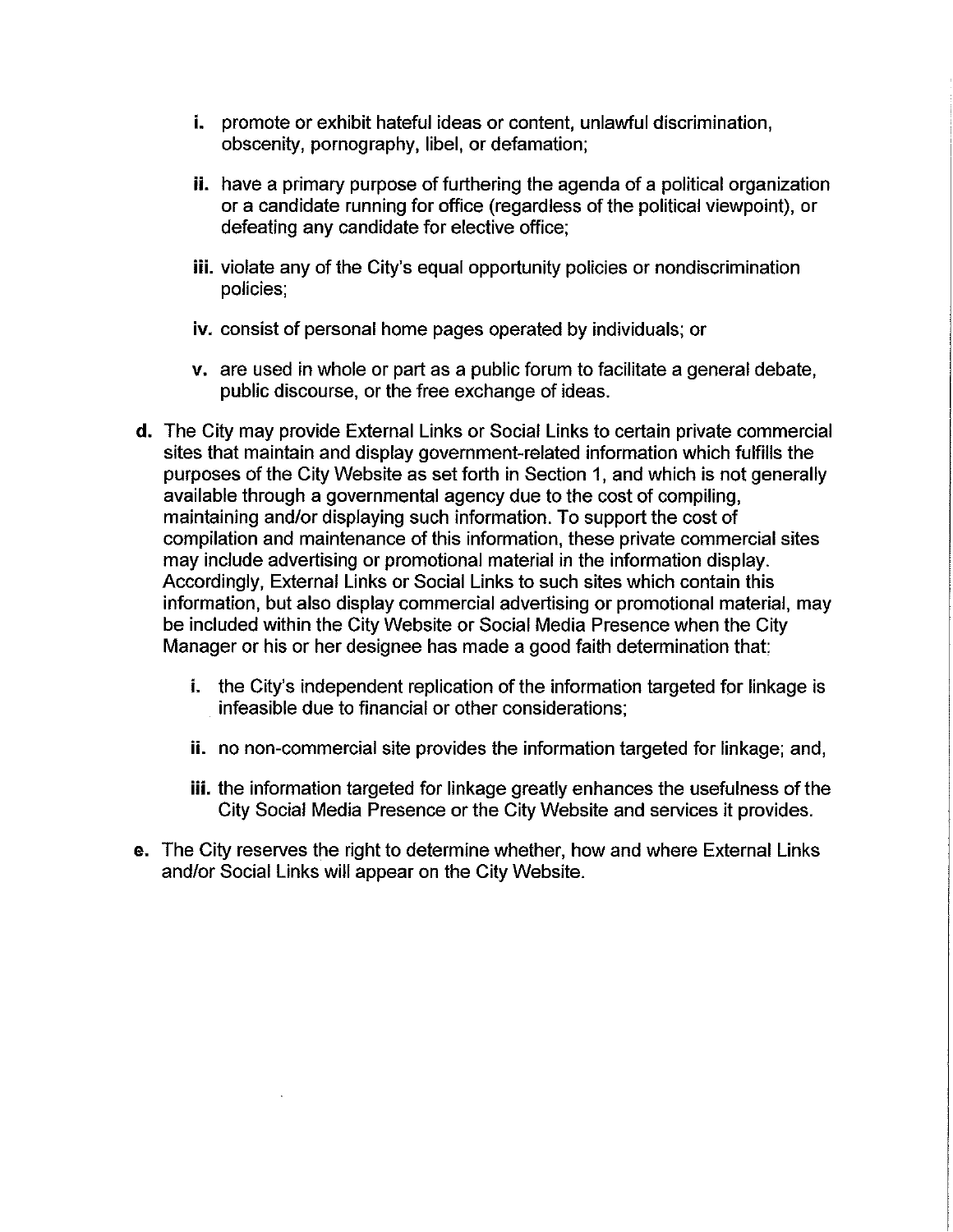# **Application for External Link or Social Link.**

To request the addition of an External Link to the City Website, or to create a Social Link between a City Social Media Account and a Social Media Account of another person or entity, the applicant shall send the relevant URL, address, website description and purpose, identity and contact information of the site owners and operators, a brief statement as to how the proposed website or Social Media Association fulfills the purpose of the City Website or Social Media Presence as set forth in Section 1. Contact information shall include name, phone number and email address sent to:

> City of Anna Attn: City Manager P.O. Box 776 Anna, TX 75409

## **10. Disclaimer of External Links and External Websites.**

- a. The information posted on the City Website includes hypertext External Links to information created and maintained by other public and/or private organizations. The City's Social Media Content may also include hypertext External Links or other information referring Users to non-City content. The City provides these links solely for the User's information and convenience.
- **b.** When the User selects an External Link to an External Website, the User leaves the City Website or City Social Media Content and is subject to the privacy and security policies of the owners/sponsors of the External Website.
- c. The City does not control or guarantee the accuracy, relevance, timeliness or completeness of information contained on an External Website accessed through the City Website or City Social Media Content by External Link.
- **d.** The City does not endorse or recommend any third party website, product, service, view, or opinion, unless expressly noted.
- e. The City does not authorize the use of copyrighted materials contained on External Websites.
- **f.** The City is not responsible for transmissions from External Websites or Social Media Accounts held by any other person or entity.

#### **11. Final Decision.**

The decision to post or not post content and/or links on the City Website or via Social Media resides solely with the City Manager or his or her designee. The decision of the City Manager or his or her designee is final and binding. Under no circumstances will individuals or entities be entitled to compensation or damages in the event that the City Manager or his or her designee directs the City to include or exclude the content or link.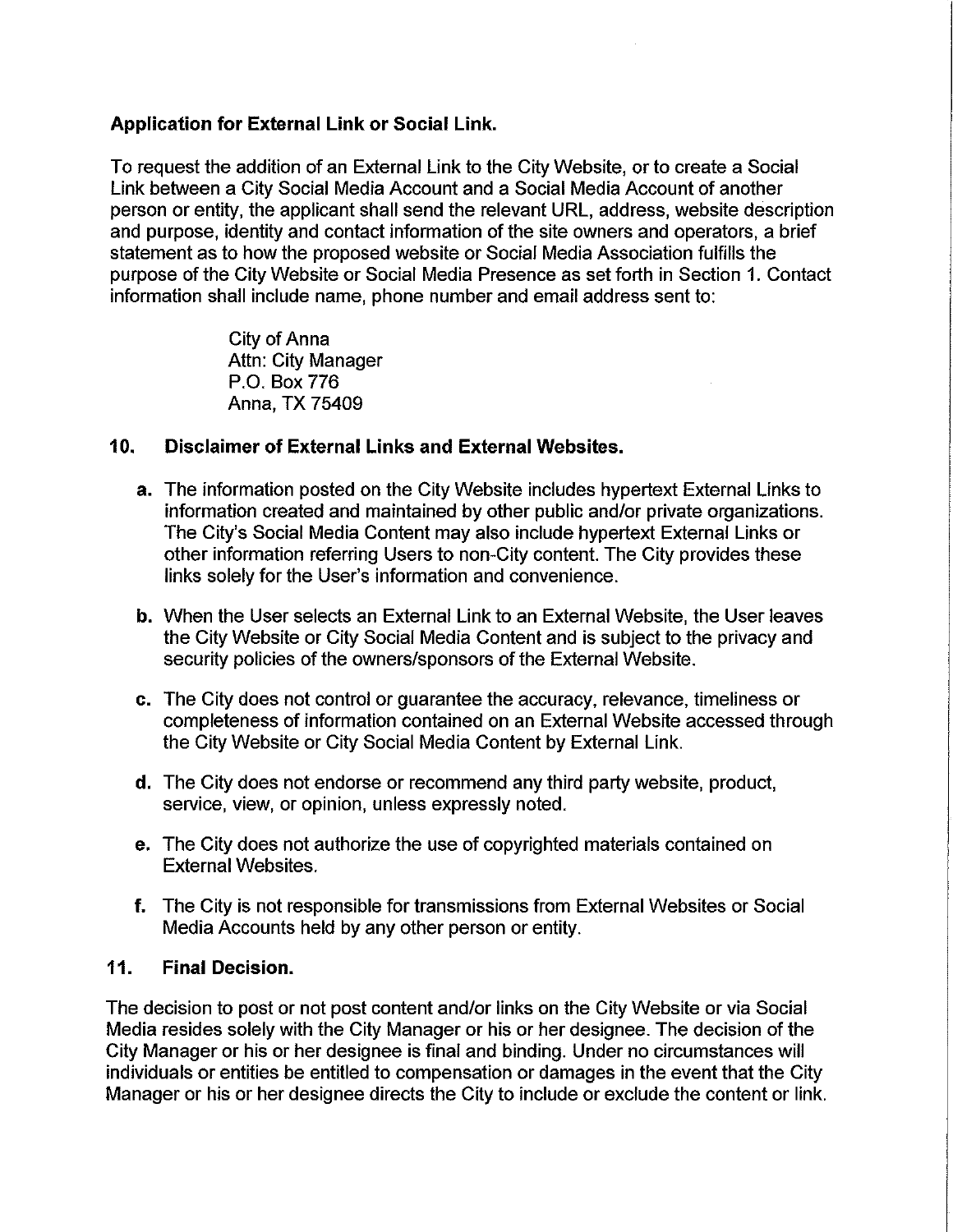# **12. Links to the City of Anna's Website and Social Media Accounts.**

Advance permission to link to the City Website or Social Media Accounts is not necessary. However, the City Manager or his or her designee has complete discretion to accept or reject any Social Link, by use of a Social Media Platform feature or otherwise, between a City Social Media Presence and any other Social Media Account or website. No person is entitled to have a proposed Social Link and the decision of the City Manager (or his or her designee) whether or not to accept any proposed association is final. The decision by the City Manager (or his or her designee) to accept or reject a proposed association or Social Link shall not constitute any comment by the City on any material, person, or entity referenced.

Any party linking to the City Website or Social Media Account should be aware that the site construction and subpages, whether maintained by the City or a service provider, may change at any time without notice. Individuals and entities linking to the City Website shall not capture pages within frames, present the City Website content as its own, or otherwise misrepresent the City Website's content or misinform Users about the origin or ownership of its content. Any link to the City Website should be a full forward link that passes the User's browser to the City Website unencumbered. The web browser's "back" button should return the User to the originating site if the User wishes to back out.

# 13. **Posting of Events.**

Information regarding community events may be posted on the City Website or broadcast using Social Media, so long as the posting of such information is consistent with the purposes set forth in Section 1, and meets any applicable criteria for External Links, as set forth in Section 9. While the City Manager or his or her designee may consider suggestions of events to post on the City Website or to communicate to the public via Social Media Platforms, the decision of the City Manager or his or her designee is final and binding.

# **14. Accessibility.**

The City Website is intended to be accessible to people with disabilities. Requests for reasonable accommodations relating to equal access to communication, or other issues relating to City Website or City Social Media accessibility, should be directed to:

City of Anna Attn: City Manager P.O. Box 776 Anna, TX 75409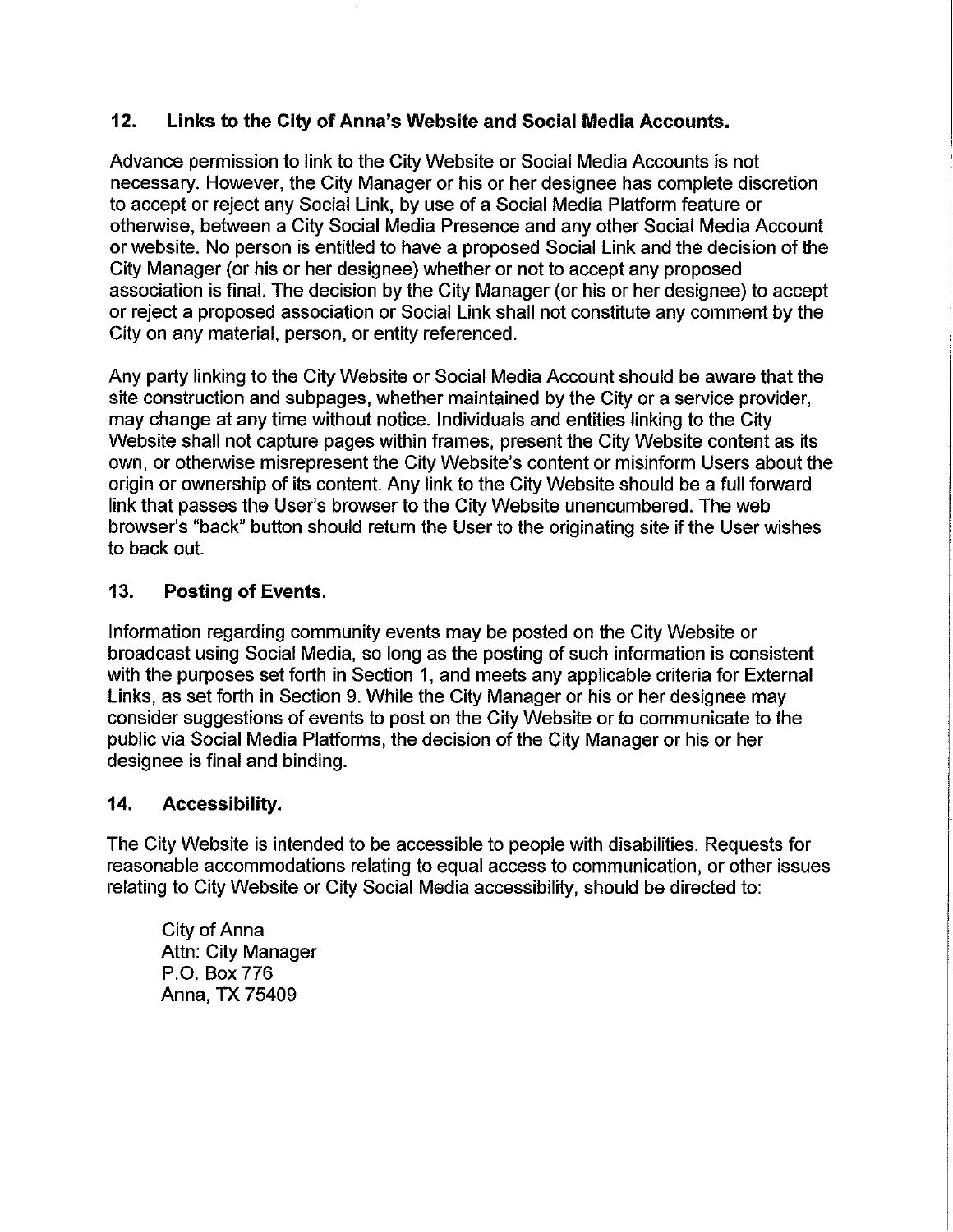## **No Warranty or Representation.**

The City's web server(s) are maintained to provide public access to City information via the Internet. The City's web services and the content of its web servers and databases are updated on a regular basis. While the City attempts to maintain the information contained within the City Website and associated with its Social Media Presences as accurate and timely, the City does not warrant or make representations or endorsements as to the quality, content, accuracy, or completeness of the information, text, graphics, hyperlinks, and other items within Social Media content or its website, whether contained on its server or any other server. Materials on the City Website or published through Social Media Platforms have been compiled from a variety of sources, and are subject to change without notice from the City as a result of updates, corrections, and third party provider modifications. The City may decide at any time to withdraw content from its website or terminate one or all of the Social Media Accounts it might establish under this Policy, and should it choose to do so, that content or information may not be readily available by other means. Any User seeking up-to-themoment information, including but not limited to the content of the Code of Ordinances, City of Anna, Texas, should contact the City Secretary.

# **15. Brands, Service Marks, Trademarks and Copyright.**

To the extent allowed by the Public Information Act and otherwise legally permissible, commercial use of web materials is prohibited without the written permission of the City. All brands, service marks, trademarks, and copyrighted material shown or referenced herein are the property of their respective owners. The City retains copyright on the City's brand, logo, trademark, seal, all text, graphic images, and other content, unless otherwise noted. No person or entity may use the City brand, logo, trademark, seal, or copyrighted material without approval of the City Council. No person or entity shall engage in any of the following conduct without written permission from the City Manager or his designee: (a) modify and or use the text, images or other City Website content from a web server, (b) distribute the City's web content, and (c) "mirror" the City's information on a non-City server.

# **16. Notice to the City.**

Communications through the City Website, by e-mail or otherwise, or communications employing Social Media shall in no way be deemed to constitute legal notice to the City of Anna or any of its agencies, officers, employees, agents, or representatives, with respect to any existing or potential claim or cause of action against the City or any of its agencies, officers, employees, agents, or representatives. No communication through the City Website or by means of Social Media shall be deemed to constitute legal or official notice for any purpose.